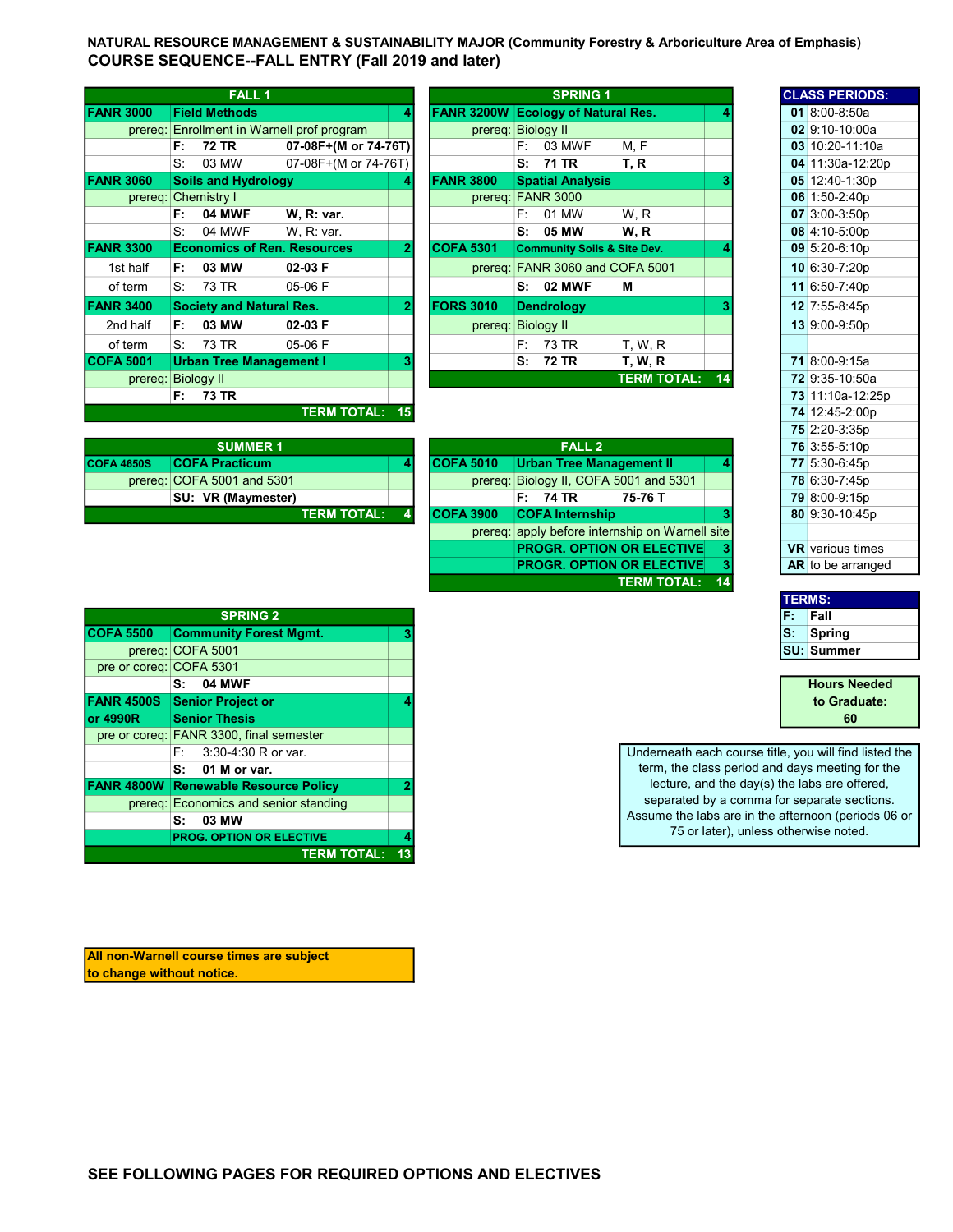## NATURAL RESOURCE MANAGEMENT & SUSTAINABILITY MAJOR (Community Forestry & Arboriculture Area of Emphasis) COURSE SEQUENCE--FALL ENTRY (continued)

## **OPTIONS & ELECTIVES:**

|                  | <b>COMPUTER PROGRAMMING OPTION</b>      |                | <b>COFA Electives (9 hours, continued)</b> |                                           |   |  |                 |
|------------------|-----------------------------------------|----------------|--------------------------------------------|-------------------------------------------|---|--|-----------------|
| <b>CSCI 1301</b> | <b>Intro to Computing</b>               | 4              | <b>FORS 4530</b>                           | <b>Wood Properties &amp; Utiliz</b>       |   |  | 03 10:20-11:10a |
|                  | prereq: Precalculus                     |                | prereq:                                    | Enrollment in Warnell prof program        |   |  | 04 11:30a-12:20 |
|                  | 72, 73, 74, or 75 TR*<br>F.             |                |                                            | F: 71 TR                                  |   |  | 05 12:40-1:30p  |
|                  | 72, 73, 74, or 75 TR*<br>s:             |                | <b>FORS 5760</b>                           | <b>Forest Products Marketing</b>          |   |  | 06 1:50-2:40p   |
|                  | SU: also offered                        |                | prereq:                                    | <b>Enrollment in Warnell prof program</b> |   |  | $07$ 3:00-3:50p |
|                  | Amany labs are offered at various times |                | even years                                 | F: 73 TR                                  |   |  | 08 4:10-5:00p   |
| <b>CSCI 1360</b> | <b>Informatics &amp; Data Analytics</b> | 4              | <b>GEOG 3630</b>                           | <b>Intro to Urban Geography</b>           |   |  | $09$ 5:20-6:10p |
|                  | prereg: Precalculus                     |                |                                            | prereg: GEOG 1101                         |   |  | 10 6:30-7:20p   |
|                  | S: 76 TR<br>08 W                        |                | <b>GEOG 4375</b>                           | <b>GIS Applications in Ag</b>             |   |  | 11 6:50-7:40p   |
| <b>CSCI 2150</b> | <b>Intro to Computational Science</b>   | 4              |                                            | prereq: FANR 3060                         |   |  | 12 7:55-8:45p   |
|                  | prereq: Precalculus                     |                |                                            | <b>GEOG 4385S Community GIS</b>           |   |  | 13 9:00-9:50p   |
| even years       | 08 MW or 73 TR<br>S: 72 TR              |                |                                            | prereg: GEOG 4370 or 3510                 |   |  |                 |
| <b>FANR 4700</b> | <b>Computational Plant Science</b>      | 3 <sup>1</sup> | <b>GEOG 4630</b>                           | <b>Advanced Urban Geography</b>           | 3 |  | 71 8:00-9:15a   |
|                  | prereq: STAT 2000 or BIOS 2010          |                |                                            | prereq: GEOG 3630                         |   |  | 72 9:35-10:50a  |
|                  | <b>AR</b><br>s.                         |                | <b>GEOG 4631</b>                           | <b>Race, Inequality, &amp; US City</b>    | 3 |  | 73 11:10a-12:25 |

| <b>COFA Electives (9 hours)</b> |                                                 |   | <b>GEOG 4632</b> | <b>Urban Social Movements</b>                | 3              |    | 75 2:20-3:35p           |
|---------------------------------|-------------------------------------------------|---|------------------|----------------------------------------------|----------------|----|-------------------------|
| <b>AAEC 3980</b>                | <b>Intro to Agribusiness Mgmt</b>               | 3 |                  | coreg: GEOG 3630                             |                |    | 76 3:55-5:10p           |
|                                 | prereq: AAEC 2580 or ECON 2106                  |   | <b>GEOG 4633</b> | <b>Urban Political Ecology</b>               | 3              |    | 77 5:30-6:45p           |
| <b>AAEC 4040</b>                | <b>Statistics for Agribus Mgmt</b>              | 4 |                  | prereq: GEOG 3630                            |                |    | 78 6:30-7:45p           |
|                                 | prereq: STAT 2000 and AAEC 3020                 |   | <b>GEOG 4660</b> | <b>Urban and Regional Dev</b>                | 3              |    | 79 8:00-9:15p           |
| <b>AAEC 4980</b>                | <b>Agribusiness Management</b>                  | 3 |                  | prereq: GEOG 1101                            |                |    | 80 9:30-10:45p          |
|                                 | pre or coreq: ACCT 2101, Finance, and Marketing |   | <b>HIST 3170</b> | <b>History of American Cities</b>            | 3              |    |                         |
| <b>ACCT 2101</b>                | <b>Accounting I</b>                             | 3 | prereq: none     |                                              |                |    | <b>VR</b> various times |
| prereq: none                    |                                                 |   | <b>HORT 3450</b> | <b>Residential Design</b>                    | 3              |    | AR to be arrange        |
| <b>ACCT 2102</b>                | <b>Accounting II</b>                            | 3 | prereq: none     |                                              |                |    |                         |
|                                 | prereq: ACCT 2101                               |   |                  | <b>HORT 4030S Sust Community Food Prod</b>   | 3              |    | <b>TERMS:</b>           |
| <b>CVLE 4770</b>                | <b>Urban Infrastructure Systems</b>             | 3 |                  | prereg: Biology I                            |                | F. | Fall                    |
|                                 | prereq: ENVE 3410 or 4435                       |   | <b>HORT 4090</b> | <b>Landscape Horticulture</b>                | 3              | S. | Spring                  |
| <b>ECOL 3770S</b>               | <b>Urban Ecology</b>                            | 3 | prereq: none     |                                              |                |    | <b>SU: Summer</b>       |
|                                 | prereq: ECOL 3500                               |   |                  | <b>HORT 4095S</b> GPS/GIS Apps / Landsc Mgrs | 3              |    |                         |
| <b>ECON 4010</b>                | <b>Intermediate Microeconomics</b>              | 3 |                  | prereq: HORT 2000                            |                |    | <b>Hours Neede</b>      |
|                                 | prereq: ECON 2105, 2106, and Calculus           |   |                  | <b>HORT 4440S Environmental Physiology</b>   | 4              |    | to Graduate             |
| <b>ECON 4150</b>                | <b>Environmental Economics</b>                  | 3 |                  | prereq: Chemistry I, Biology I, & Biology II |                |    | 60                      |
|                                 | prereq: ECON 4010                               |   | <b>JURI 4790</b> | <b>Land Use Planning</b>                     | $2 - 3$        |    |                         |
| <b>ECON 4160</b>                | <b>Urban Economics</b>                          | 3 | prereq: none     |                                              |                |    |                         |
|                                 | prereq: ECON 4010                               |   | <b>LAND 3410</b> | <b>Plants of the South</b>                   | 3              |    |                         |
| <b>EDES 4270</b>                | <b>Envir Design Uses of GIS</b>                 | 3 | prereq: none     |                                              |                |    |                         |
|                                 | prereq: EDES 3230                               |   | <b>LAND 4120</b> | <b>Designing Healthy Places</b>              | 3              |    |                         |
| <b>EDES 4640</b>                | <b>History of Urban Planning</b>                | 3 | prereq: none     |                                              |                |    |                         |
|                                 | prereq: LAND 2510 and 2520                      |   | <b>LAND 4360</b> | <b>Applied Landscape Ecology</b>             | 3              |    |                         |
| <b>EDES 4650</b>                | <b>City Planning</b>                            | 3 |                  | prereq: LAND 2310                            |                |    |                         |
| prereq: none                    |                                                 |   | <b>LAND 4370</b> | <b>Appl Landscape Construct</b>              | $\overline{2}$ |    |                         |
| <b>ENTO 3740</b>                | <b>Insect Pest Management</b>                   | 4 |                  | coreq: LAND 2320                             |                |    |                         |
|                                 | coreq: Biology II                               |   | <b>MGMT 3001</b> | <b>Principles of Management</b>              | 3              |    |                         |
| <b>ENTO 4500E</b>               | <b>Biological Control</b>                       | 3 |                  | prereq: Acctg I & (MIST 2090 or CSCI 1100)   |                |    |                         |
|                                 | prereq: Biology I and II                        |   | <b>POLS 4640</b> | <b>Urban Politics</b>                        | 3              |    |                         |
| <b>ENTO 4740</b>                | <b>Integrated Pest Management</b>               | 3 |                  | prereq: POLS 1101                            |                |    |                         |
|                                 | prereq: Biology II                              |   |                  | <b>POLS 4645E</b> Applied Civic Engagement   | 3              |    |                         |
| <b>ENTR 5500</b>                | <b>Intro to Entrepreneurship</b>                | 3 |                  | prereq: POLS 1101                            |                |    |                         |
|                                 | prereq: ECON 2105, 2106, or Accounting I        |   | <b>PRTM 4400</b> | <b>Park Management</b>                       | 3              |    |                         |
| <b>FANR 4220</b>                | <b>Restoration Ecology</b>                      | 3 |                  | prereq: FANR 1100 or 3400                    |                |    |                         |
|                                 | prereq: FANR 3200W or ECOL 3500                 |   |                  | S: 73 TR                                     |                |    |                         |
| even years                      | <b>74 TR</b><br>S:                              |   | <b>PRTM 5900</b> | <b>Ecotourism &amp; Sust Dev</b>             | 3              |    |                         |
| <b>FORS 4210</b>                | <b>Forest Health and Protection</b>             | 3 |                  | prereq: FANR 3400                            |                |    |                         |
|                                 | prereq: Biology II                              |   |                  | <b>72 TR</b><br>F: .                         |                |    |                         |
|                                 | 06 F<br><b>05 MWF</b><br>s:                     |   |                  | or other, advisor-approved course            |                |    |                         |
|                                 | or other, advisor-approved course               |   |                  |                                              |                |    |                         |
|                                 |                                                 |   |                  |                                              |                |    |                         |

| OPTIONS & ELECTIVES:            |                                                 |   |                                  |                                              |                |    | $01$ 8:00-8:50a         |
|---------------------------------|-------------------------------------------------|---|----------------------------------|----------------------------------------------|----------------|----|-------------------------|
|                                 | <b>COMPUTER PROGRAMMING OPTION</b>              |   |                                  | <b>COFA Electives (9 hours, continued)</b>   |                |    | $02$ 9:10-10:00a        |
| <b>CSCI 1301</b>                | <b>Intro to Computing</b>                       | 4 | <b>FORS 4530</b>                 | <b>Wood Properties &amp; Utiliz</b>          |                |    | 03 10:20-11:10a         |
|                                 | prereq: Precalculus                             |   |                                  | prereq: Enrollment in Warnell prof program   |                |    | 04 11:30a-12:20p        |
|                                 | 72, 73, 74, or 75 TR*<br>F:                     |   |                                  | F: 71 TR                                     |                |    | 05 12:40-1:30p          |
|                                 | 72, 73, 74, or 75 TR*<br>S۰                     |   | <b>FORS 5760</b>                 | <b>Forest Products Marketing</b>             | 3              |    | 06 1:50-2:40p           |
|                                 | SU: also offered                                |   |                                  | prereq: Enrollment in Warnell prof program   |                |    | 07 3:00-3:50p           |
|                                 | ^many labs are offered at various times         |   |                                  | F: 73 TR                                     |                |    | 08 4:10-5:00p           |
|                                 |                                                 |   | even years                       |                                              | 3              |    |                         |
| <b>CSCI 1360</b>                | <b>Informatics &amp; Data Analytics</b>         | 4 | <b>GEOG 3630</b>                 | <b>Intro to Urban Geography</b>              |                |    | 09 5:20-6:10p           |
|                                 | prereq: Precalculus                             |   |                                  | prereq: GEOG 1101                            |                |    | 10 6:30-7:20p           |
|                                 | S: 76 TR<br>08 W                                |   | <b>GEOG 4375</b>                 | <b>GIS Applications in Ag</b>                | 4              |    | 11 6:50-7:40p           |
| <b>CSCI 2150</b>                | <b>Intro to Computational Science</b>           | 4 |                                  | prereq: FANR 3060                            |                |    | 12 7:55-8:45p           |
|                                 | prereq: Precalculus                             |   |                                  | GEOG 4385S Community GIS                     | 3              |    | 13 9:00-9:50p           |
| even years                      | 08 MW or 73 TR<br>S: 72 TR                      |   |                                  | prereq: GEOG 4370 or 3510                    |                |    |                         |
| <b>FANR 4700</b>                | <b>Computational Plant Science</b>              | 3 | <b>GEOG 4630</b>                 | <b>Advanced Urban Geography</b>              | 3              |    | 71 8:00-9:15a           |
|                                 | prereq: STAT 2000 or BIOS 2010                  |   |                                  | prereq: GEOG 3630                            |                |    | 72 9:35-10:50a          |
|                                 | S: AR                                           |   | <b>GEOG 4631</b>                 | <b>Race, Inequality, &amp; US City</b>       | 3              |    | 73 11:10a-12:25p        |
|                                 |                                                 |   |                                  | prereq: GEOG 3630                            |                |    | 74 12:45-2:00p          |
| <b>COFA Electives (9 hours)</b> |                                                 |   | <b>GEOG 4632</b>                 | <b>Urban Social Movements</b>                | 3              |    | 75 2:20-3:35p           |
| <b>AAEC 3980</b>                | <b>Intro to Agribusiness Mgmt</b>               | 3 |                                  | coreq: GEOG 3630                             |                |    | 76 3:55-5:10p           |
|                                 | prereq: AAEC 2580 or ECON 2106                  |   | <b>GEOG 4633</b>                 | <b>Urban Political Ecology</b>               | 3              |    | 77 5:30-6:45p           |
| <b>AAEC 4040</b>                | <b>Statistics for Agribus Mgmt</b>              | 4 |                                  | prereq: GEOG 3630                            |                |    | 78 6:30-7:45p           |
|                                 | prereq: STAT 2000 and AAEC 3020                 |   | <b>GEOG 4660</b>                 | <b>Urban and Regional Dev</b>                | 3              |    | 79 8:00-9:15p           |
| <b>AAEC 4980</b>                | <b>Agribusiness Management</b>                  | 3 |                                  | prereq: GEOG 1101                            |                |    | 80 9:30-10:45p          |
|                                 | pre or coreq: ACCT 2101, Finance, and Marketing |   | <b>HIST 3170</b>                 | <b>History of American Cities</b>            | 3              |    |                         |
| <b>ACCT 2101</b>                | <b>Accounting I</b>                             | 3 |                                  |                                              |                |    | <b>VR</b> various times |
|                                 |                                                 |   | prereq: none<br><b>HORT 3450</b> | <b>Residential Design</b>                    | 3              |    | AR to be arranged       |
| prereq:   none                  |                                                 | 3 |                                  |                                              |                |    |                         |
| <b>ACCT 2102</b>                | <b>Accounting II</b>                            |   | prereq: none                     |                                              |                |    |                         |
|                                 | prereq: ACCT 2101                               |   |                                  | <b>HORT 4030S Sust Community Food Prod</b>   | 3              |    | <b>TERMS:</b>           |
| <b>CVLE 4770</b>                | <b>Urban Infrastructure Systems</b>             | 3 |                                  | prereq: Biology I                            |                | F. | Fall                    |
|                                 | prereq: ENVE 3410 or 4435                       |   | <b>HORT 4090</b>                 | <b>Landscape Horticulture</b>                | 3              | s: | <b>Spring</b>           |
| <b>ECOL 3770S</b>               | <b>Urban Ecology</b>                            | 3 | prereq: none                     |                                              |                |    | <b>SU: Summer</b>       |
|                                 | prereq: ECOL 3500                               |   | <b>HORT 4095S</b>                | <b>GPS/GIS Apps / Landsc Mgrs</b>            | 3              |    |                         |
| <b>ECON 4010</b>                | <b>Intermediate Microeconomics</b>              | 3 |                                  | prereq: HORT 2000                            |                |    | <b>Hours Needed</b>     |
|                                 | prereq: ECON 2105, 2106, and Calculus           |   |                                  | <b>HORT 4440S Environmental Physiology</b>   | 4              |    | to Graduate:            |
| <b>ECON 4150</b>                | <b>Environmental Economics</b>                  | 3 |                                  | prereq: Chemistry I, Biology I, & Biology II |                |    | 60                      |
|                                 | prereq: ECON 4010                               |   | <b>JURI 4790</b>                 | <b>Land Use Planning</b>                     | $2 - 3$        |    |                         |
| <b>ECON 4160</b>                | <b>Urban Economics</b>                          | 3 | prereq: none                     |                                              |                |    |                         |
|                                 | prereq: ECON 4010                               |   | <b>LAND 3410</b>                 | <b>Plants of the South</b>                   | 3              |    |                         |
| <b>EDES 4270</b>                | <b>Envir Design Uses of GIS</b>                 | 3 | prereq: none                     |                                              |                |    |                         |
|                                 | prereq: EDES 3230                               |   | <b>LAND 4120</b>                 | <b>Designing Healthy Places</b>              | 3              |    |                         |
| <b>EDES 4640</b>                | <b>History of Urban Planning</b>                | з | prereq: none                     |                                              |                |    |                         |
|                                 | prereq: LAND 2510 and 2520                      |   | <b>LAND 4360</b>                 | <b>Applied Landscape Ecology</b>             | 3              |    |                         |
| <b>EDES 4650</b>                | <b>City Planning</b>                            | 3 |                                  | prereq: LAND 2310                            |                |    |                         |
| prereq: none                    |                                                 |   | <b>LAND 4370</b>                 | <b>Appl Landscape Construct</b>              | $\overline{2}$ |    |                         |
| <b>ENTO 3740</b>                | <b>Insect Pest Management</b>                   | 4 |                                  | coreq: LAND 2320                             |                |    |                         |
|                                 | coreq: Biology II                               |   | <b>MGMT 3001</b>                 | <b>Principles of Management</b>              | 3              |    |                         |
| <b>ENTO 4500E</b>               | <b>Biological Control</b>                       | 3 |                                  | prereq: Acctg I & (MIST 2090 or CSCI 1100)   |                |    |                         |
|                                 | prereq: Biology I and II                        |   | <b>POLS 4640</b>                 | <b>Urban Politics</b>                        | 3              |    |                         |
| <b>ENTO 4740</b>                | <b>Integrated Pest Management</b>               | 3 |                                  | prereq: POLS 1101                            |                |    |                         |
|                                 | prereq: Biology II                              |   |                                  | <b>POLS 4645E</b> Applied Civic Engagement   | 3              |    |                         |
| <b>ENTR 5500</b>                | <b>Intro to Entrepreneurship</b>                | 3 |                                  | prereq: POLS 1101                            |                |    |                         |
|                                 | prereq: ECON 2105, 2106, or Accounting I        |   | <b>PRTM 4400</b>                 |                                              | 3              |    |                         |
|                                 |                                                 |   |                                  | <b>Park Management</b>                       |                |    |                         |
| <b>FANR 4220</b>                | <b>Restoration Ecology</b>                      | 3 |                                  | prereq: FANR 1100 or 3400                    |                |    |                         |
|                                 | prereq: FANR 3200W or ECOL 3500                 |   |                                  | S: 73 TR                                     |                |    |                         |
| even years                      | S: 74 TR                                        |   | <b>PRTM 5900</b>                 | <b>Ecotourism &amp; Sust Dev</b>             | 3              |    |                         |
| <b>FORS 4210</b>                | <b>Forest Health and Protection</b>             | 3 |                                  | prereq: FANR 3400                            |                |    |                         |
|                                 | prereq: Biology II                              |   |                                  | F: 72 TR                                     |                |    |                         |
|                                 | <b>05 MWF</b><br>06 F<br>s:                     |   |                                  | or other, advisor-approved course            |                |    |                         |
|                                 | or other, advisor-approved course               |   |                                  |                                              |                |    |                         |

All non-Warnell course times are subject to change without notice.

| <b>CLASS PERIODS:</b>   |
|-------------------------|
| $01 \, 8:00 - 8:50a$    |
| 02 9:10-10:00a          |
| 03 10:20-11:10a         |
| 04 11:30a-12:20p        |
| 05 12:40-1:30p          |
| 06 1:50-2:40p           |
| 07 3:00-3:50p           |
| 08 4:10-5:00p           |
| 09 5:20-6:10p           |
| 10 6:30-7:20p           |
| 11 6:50-7:40p           |
| 12 7:55-8:45p           |
| 13 9:00-9:50p           |
|                         |
| 71 8:00-9:15a           |
| 72 9:35-10:50a          |
| 73 11:10a-12:25p        |
| 74 12:45-2:00p          |
| 75 2:20-3:35p           |
| 76 3:55-5:10p           |
| 77 5:30-6:45p           |
| 78 6:30-7:45p           |
| 79 8:00-9:15p           |
| 80 9:30-10:45p          |
|                         |
| <b>VR</b> various times |
| AR to be arranged       |

| <b>TERMS:</b> |                   |  |  |  |  |
|---------------|-------------------|--|--|--|--|
| F.            | Fall              |  |  |  |  |
| s:            | Spring            |  |  |  |  |
|               | <b>SU: Summer</b> |  |  |  |  |
|               |                   |  |  |  |  |

Hours Needed to Graduate: 60